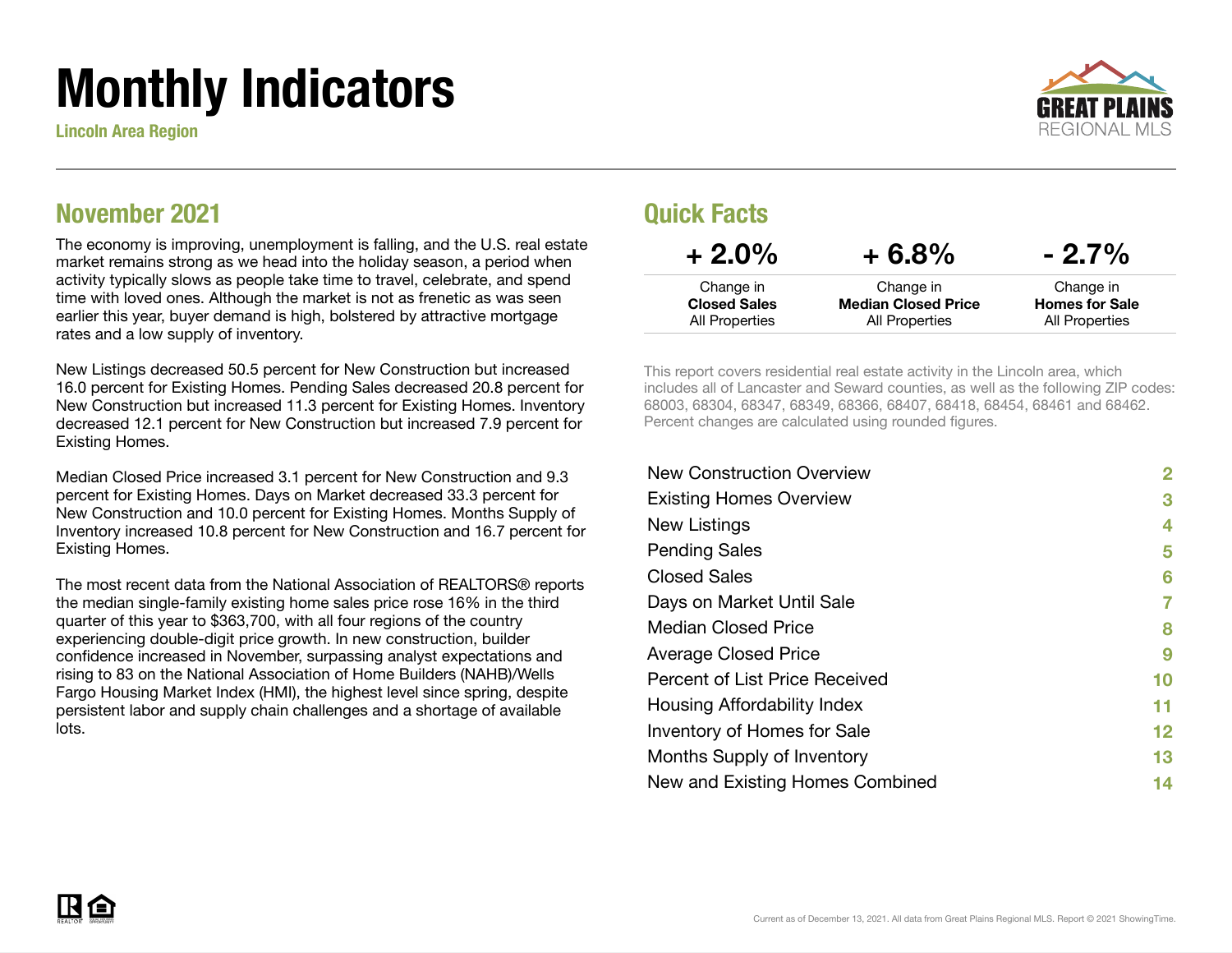### New Construction Overview

Key metrics by report month and for year-to-date (YTD) starting from the first of the year. New Construction properties only.



| <b>Key Metrics</b>                    | <b>Historical Sparkbars</b>                                           | 11-2020   | 11-2021   | % Change | <b>YTD 2020</b> | <b>YTD 2021</b> | % Change |
|---------------------------------------|-----------------------------------------------------------------------|-----------|-----------|----------|-----------------|-----------------|----------|
| <b>New Listings</b>                   | 11-2020<br>$11 - 2021$<br>11-2019<br>5-2020<br>$5 - 2021$             | 105       | 52        | $-50.5%$ | 1,330           | 1,021           | $-23.2%$ |
| <b>Pending Sales</b>                  | $11 - 2019$<br>$5 - 2020$<br>$11 - 2020$<br>$5 - 2021$<br>$11 - 2021$ | 53        | 42        | $-20.8%$ | 858             | 662             | $-22.8%$ |
| <b>Closed Sales</b>                   | $11 - 2019$<br>$5 - 2020$<br>$11 - 2020$<br>$5 - 2021$<br>11-2021     | 63        | 58        | $-7.9%$  | 712             | 642             | $-9.8%$  |
| Days on Market Until Sale             | $5 - 2021$<br>$11 - 2021$<br>11-2019<br>$5 - 2020$<br>11-2020         | 42        | 28        | $-33.3%$ | 56              | 40              | $-28.6%$ |
| <b>Median Closed Price</b>            | $5 - 2020$<br>$11 - 2019$<br>$11 - 2020$<br>$5 - 2021$<br>11-2021     | \$360,000 | \$371,257 | $+3.1%$  | \$330,900       | \$361,725       | $+9.3%$  |
| <b>Average Closed Price</b>           | $11 - 2020$<br>11-2019<br>$5 - 2020$<br>$5 - 2021$<br>11-2021         | \$375,004 | \$407,414 | $+8.6%$  | \$340,867       | \$375,523       | $+10.2%$ |
| <b>Percent of List Price Received</b> | $11 - 2019$<br>$5 - 2020$<br>11-2020<br>$5 - 2021$<br>11-2021         | 101.3%    | 101.7%    | $+0.4%$  | 100.6%          | 101.3%          | $+0.7%$  |
| <b>Housing Affordability Index</b>    | $11 - 2019$<br>$5 - 2020$<br>11-2020<br>$5 - 2021$<br>$11 - 2021$     | 118       | 114       | $-3.4%$  | 128             | 118             | $-7.8%$  |
| <b>Inventory of Homes for Sale</b>    | $5 - 2020$<br>11-2020<br>$5 - 2021$<br>11-2021<br>$11 - 2019$         | 273       | 240       | $-12.1%$ |                 |                 |          |
| <b>Months Supply of Inventory</b>     | $11 - 2019$<br>$5 - 2020$<br>$11 - 2020$<br>$5 - 2021$<br>$11 - 2021$ | 3.7       | 4.1       | $+10.8%$ |                 |                 |          |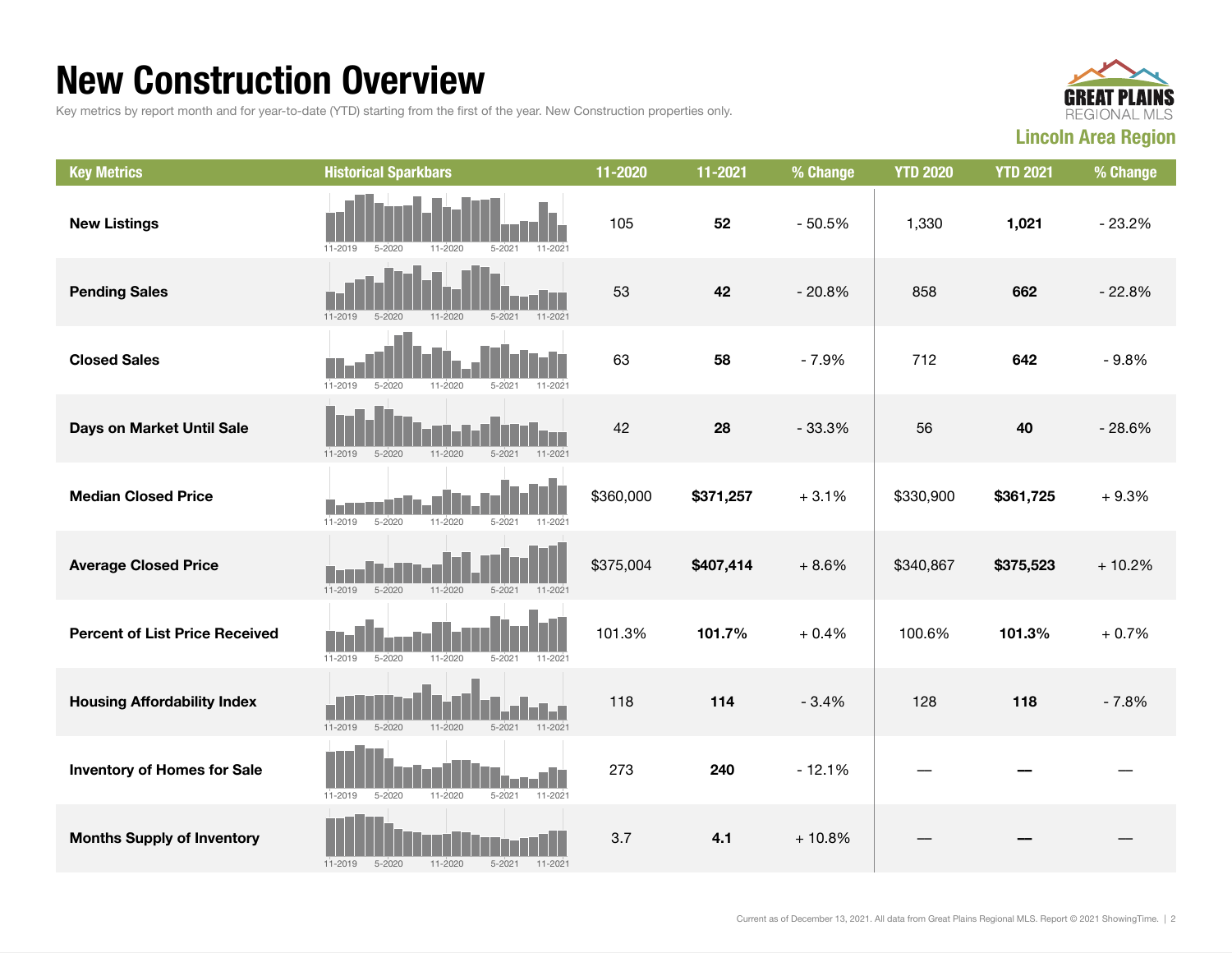## Existing Homes Overview

Key metrics by report month and for year-to-date (YTD) starting from the first of the year. Existing Homes properties only.



| <b>Key Metrics</b>                    | <b>Historical Sparkbars</b>                                           | 11-2020   | 11-2021          | % Change | <b>YTD 2020</b> | <b>YTD 2021</b>  | % Change |
|---------------------------------------|-----------------------------------------------------------------------|-----------|------------------|----------|-----------------|------------------|----------|
| <b>New Listings</b>                   | $11 - 2019$<br>$5 - 2020$<br>11-2020<br>$5 - 2021$<br>$11 - 202$      | 318       | 369              | $+16.0%$ | 4,900           | 5,156            | $+5.2%$  |
| <b>Pending Sales</b>                  | $5 - 2020$<br>$11 - 2020$<br>$5 - 2021$<br>$11 - 2019$<br>$11 - 2021$ | 292       | 325              | $+11.3%$ | 4,330           | 4,306            | $-0.6%$  |
| <b>Closed Sales</b>                   | $11 - 2019$<br>$5 - 2020$<br>$11 - 2020$<br>$5 - 2021$<br>11-2021     | 344       | 357              | $+3.8%$  | 4,120           | 4,165            | $+1.1%$  |
| Days on Market Until Sale             | $5 - 2021$<br>11-2021<br>$11 - 2019$<br>$5 - 2020$<br>$11 - 2020$     | 10        | $\boldsymbol{9}$ | $-10.0%$ | 17              | $\boldsymbol{9}$ | $-47.1%$ |
| <b>Median Closed Price</b>            | $11 - 2019$<br>$5 - 2020$<br>$11 - 2020$<br>$5 - 2021$<br>$11 - 2021$ | \$219,500 | \$240,000        | $+9.3%$  | \$207,000       | \$236,000        | $+14.0%$ |
| <b>Average Closed Price</b>           | $11 - 2019$<br>$5 - 2020$<br>11-2020<br>$5 - 2021$<br>$11 - 2021$     | \$241,377 | \$271,506        | $+12.5%$ | \$236,453       | \$271,000        | $+14.6%$ |
| <b>Percent of List Price Received</b> | $5 - 2020$<br>$11 - 2019$<br>11-2020<br>$5 - 2021$<br>11-2021         | 100.2%    | 100.7%           | $+0.5%$  | 99.8%           | 101.9%           | $+2.1%$  |
| <b>Housing Affordability Index</b>    | 11-2020<br>$11 - 2021$<br>$11 - 2019$<br>$5 - 2020$<br>$5 - 2021$     | 193       | 177              | $-8.3%$  | 205             | 180              | $-12.2%$ |
| <b>Inventory of Homes for Sale</b>    | 11-2020<br>$5 - 2021$<br>11-2021<br>$11 - 2019$<br>$5 - 2020$         | 242       | 261              | $+7.9%$  |                 |                  |          |
| <b>Months Supply of Inventory</b>     | 11-2020<br>$5 - 2021$<br>$11 - 2019$<br>$5 - 2020$<br>11-2021         | 0.6       | 0.7              | $+16.7%$ |                 |                  |          |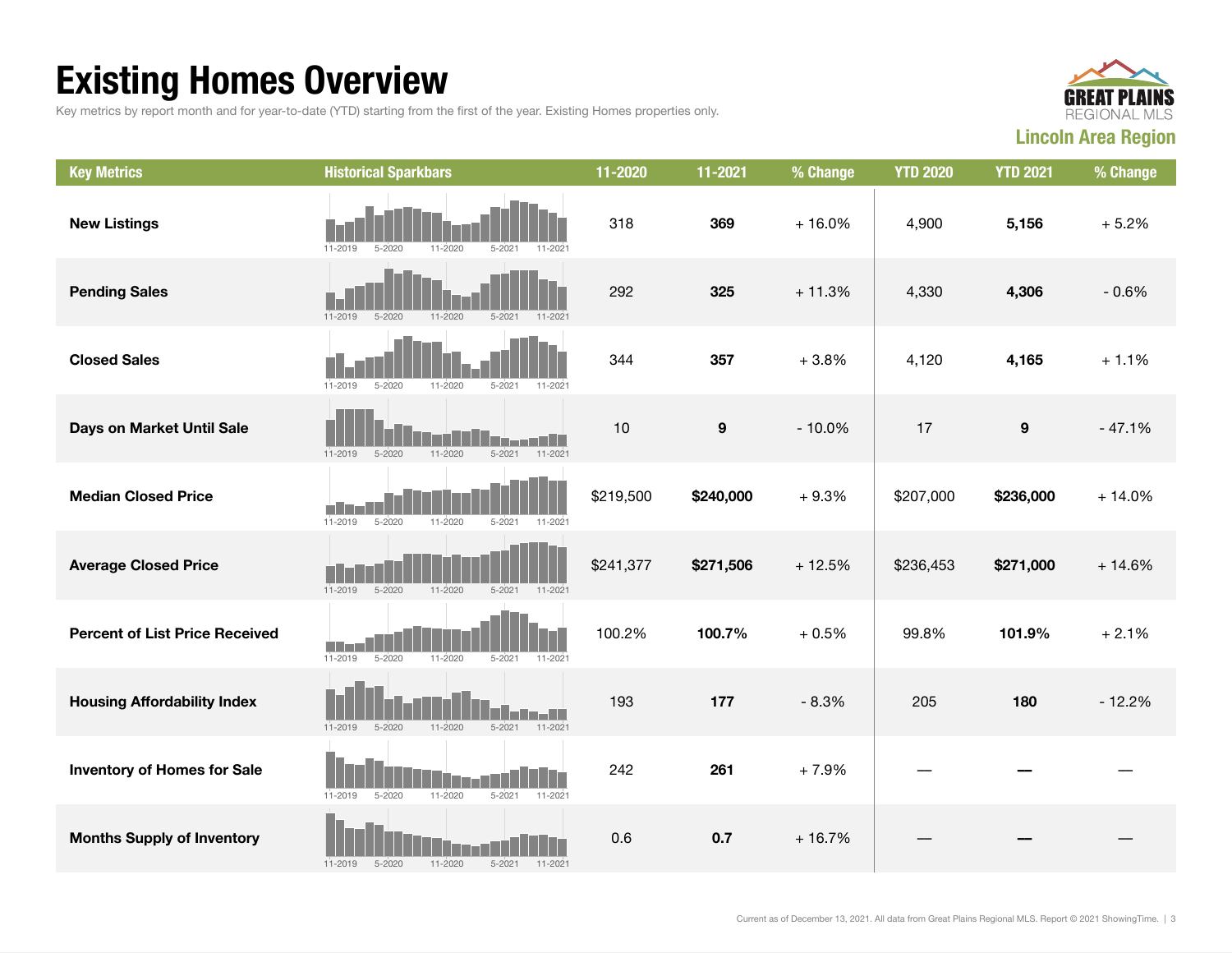### New Listings

A count of the properties that have been newly listed on the market in a given month.





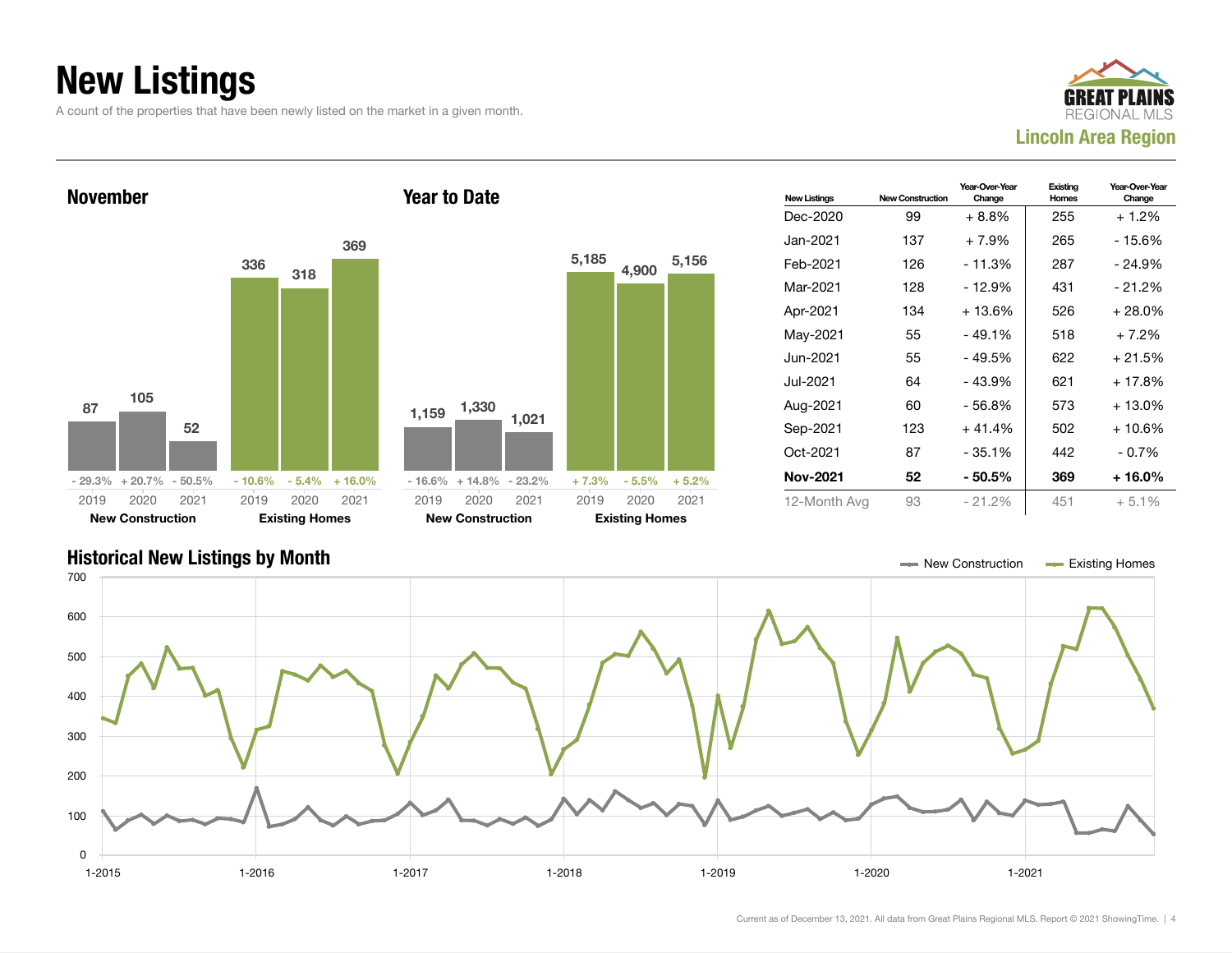### Pending Sales

A count of the properties on which offers have been accepted in a given month.





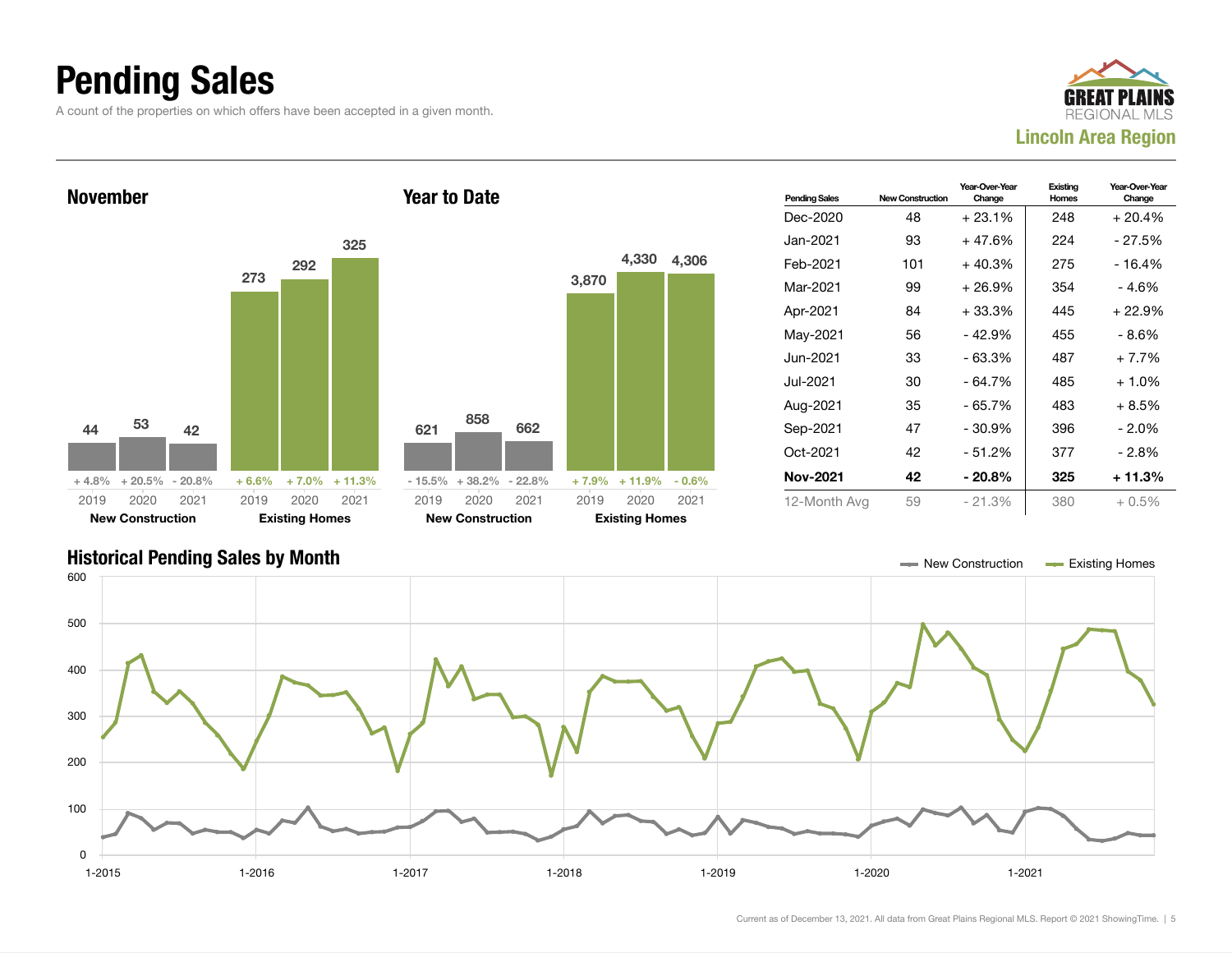### Closed Sales

A count of the actual sales that closed in a given month.





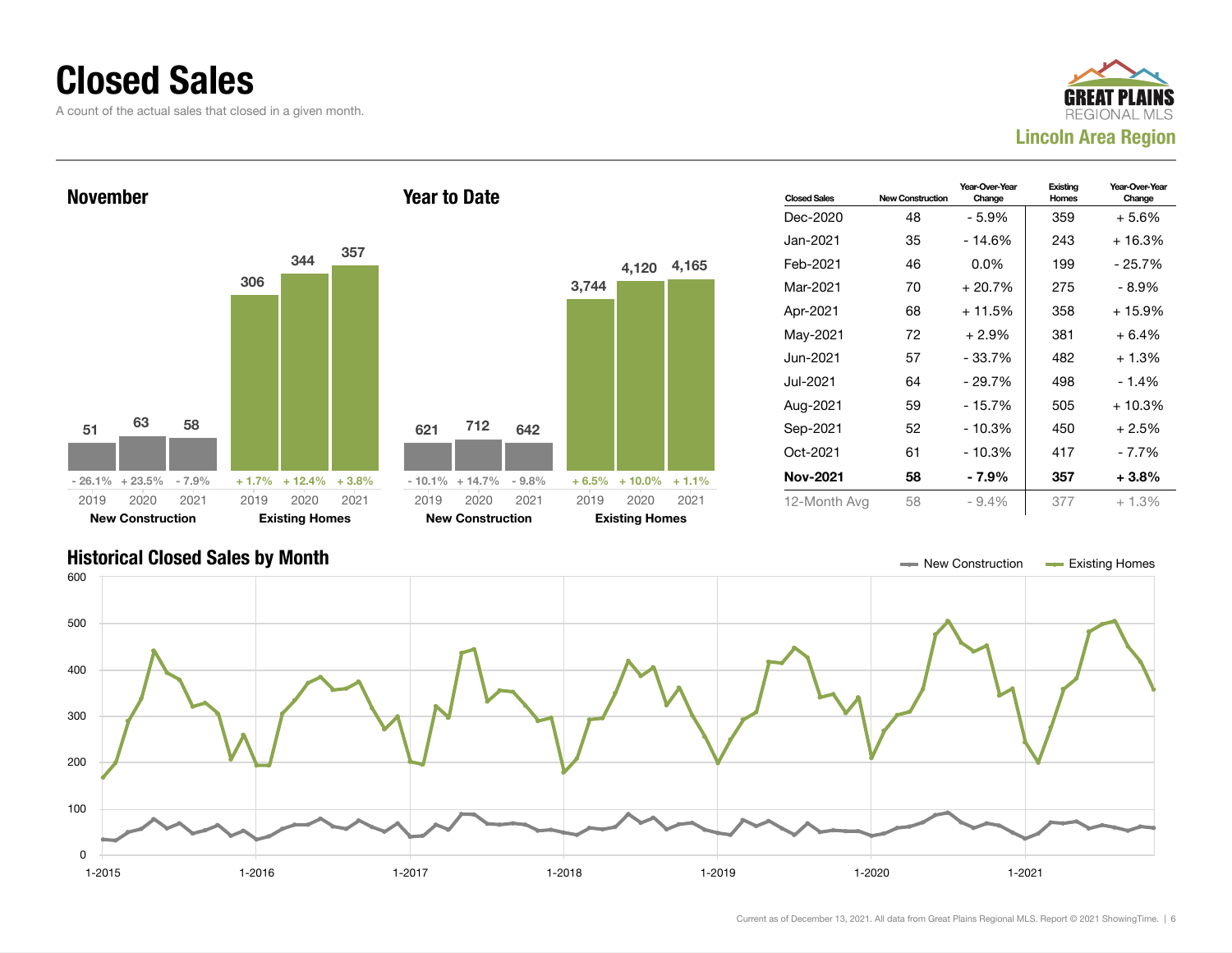### Days on Market Until Sale

Average number of days between when a property is listed and when an offer is accepted in a given month.





| Days on Market  | <b>New Construction</b> | Year-Over-Year<br>Change | Existing<br><b>Homes</b> | Year-Over-Year<br>Change |
|-----------------|-------------------------|--------------------------|--------------------------|--------------------------|
| Dec-2020        | 30                      | $-51.6%$                 | 13                       | - 55.2%                  |
| Jan-2021        | 42                      | $-30.0%$                 | 12                       | - 58.6%                  |
| Feb-2021        | 31                      | - 56.3%                  | 14                       | - 51.7%                  |
| Mar-2021        | 45                      | $-11.8%$                 | 12                       | $-58.6%$                 |
| Apr-2021        | 58                      | $-26.6%$                 | 9                        | $-57.1%$                 |
| May-2021        | 43                      | $-41.1%$                 | 7                        | - 50.0%                  |
| Jun-2021        | 44                      | $-26.7%$                 | 5                        | - 72.2%                  |
| Jul-2021        | 39                      | $-31.6%$                 | 6                        | - 62.5%                  |
| Aug-2021        | 48                      | $+2.1%$                  | 7                        | - 41.7%                  |
| Sep-2021        | 32                      | $-5.9%$                  | 8                        | $-27.3%$                 |
| Oct-2021        | 27                      | $-34.1%$                 | 10                       | $+11.1%$                 |
| <b>Nov-2021</b> | 28                      | - 33.3%                  | 9                        | - 10.0%                  |
| 12-Month Avg*   | 40                      | $-29.3%$                 | 9                        | - 49.4%                  |

Historical Days on Market Until Sale by Month New York New York New York New York New York New York New York New York New York New York New York New York New York New York New York New York New York New York New York New Y

\* Days on Market for all properties from December 2020 through November 2021. This is not the average of the individual figures above.



9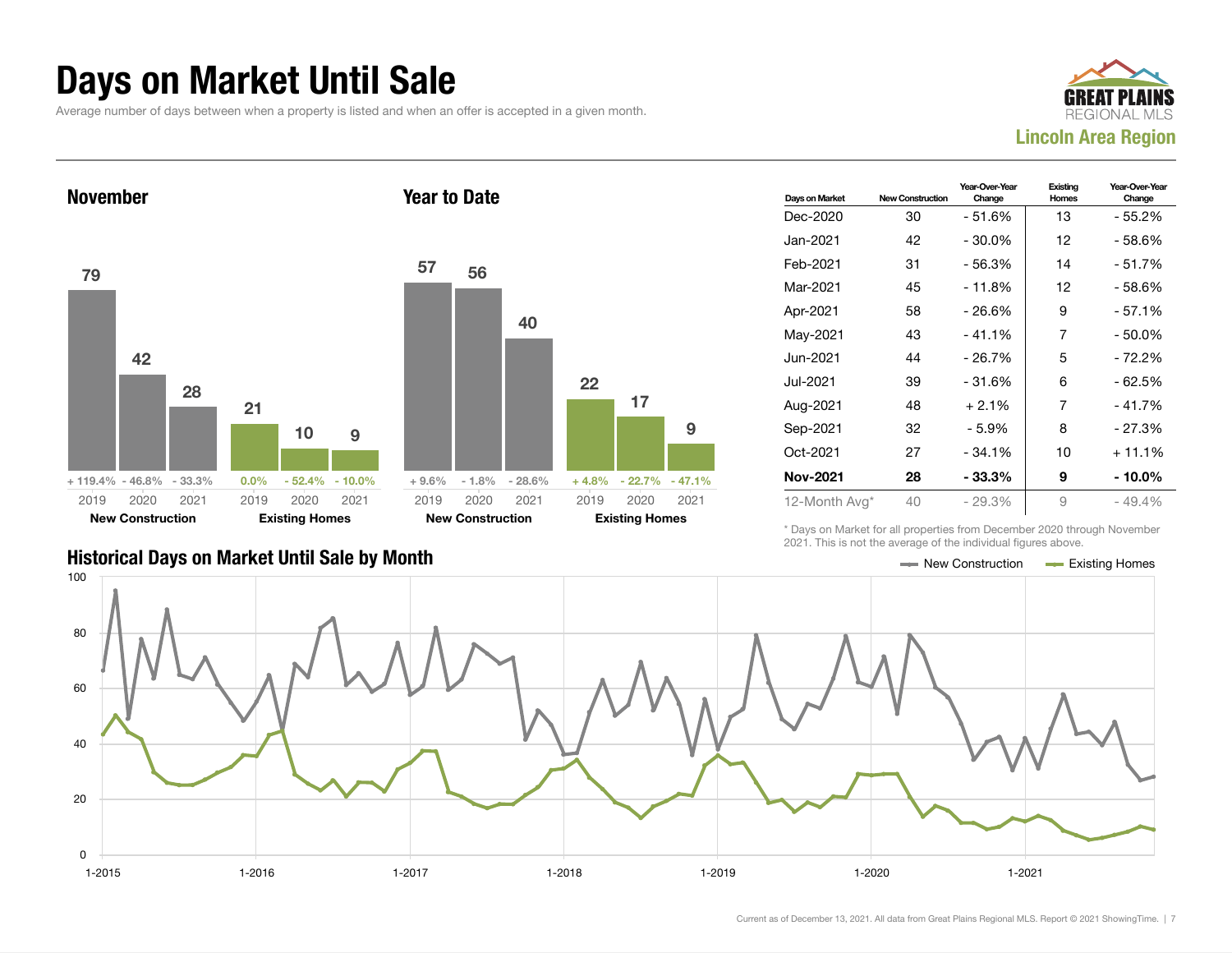### Median Closed Price

Point at which half of the sales sold for more and half sold for less, not accounting for seller concessions, in a given month.

Year to Date



November



| <b>Median Closed Price</b> | <b>New Construction</b> | Year-Over-Year<br>Change | Existing<br>Homes | Year-Over-Year<br>Change |
|----------------------------|-------------------------|--------------------------|-------------------|--------------------------|
| Dec-2020                   | \$347,500               | $+12.1%$                 | \$211,000         | $+11.1%$                 |
| Jan-2021.                  | \$340,382               | $+7.1%$                  | \$210,000         | $+13.5%$                 |
| Feb-2021                   | \$307,016               | - 3.5%                   | \$222,000         | $+23.4%$                 |
| Mar-2021                   | \$349.489               | $+8.4%$                  | \$219,500         | $+15.6%$                 |
| Apr-2021                   | \$342,311               | $+6.4%$                  | \$233,500         | $+22.9%$                 |
| May-2021                   | \$389.475               | $+19.4%$                 | \$230.000         | $+9.5%$                  |
| Jun-2021 <b>.</b>          | \$369,900               | $+10.8%$                 | \$242,750         | $+17.3%$                 |
| Jul-2021.                  | \$347.669               | $+1.7%$                  | \$240.250         | $+8.0\%$                 |
| Aug-2021                   | \$375,000               | + 14.6%                  | \$246,000         | $+14.4%$                 |
| Sep-2021                   | \$367,548               | $+17.8%$                 | \$250,000         | $+16.4%$                 |
| Oct-2021                   | \$392,500               | $+16.4%$                 | \$240.000         | $+11.2%$                 |
| <b>Nov-2021</b>            | \$371,257               | $+3.1%$                  | \$240,000         | $+9.3%$                  |
| 12-Month Avg*              | \$360,000               | $+9.1%$                  | \$235,000         | $+14.1%$                 |

\* Median Closed Price for all properties from December 2020 through November 2021. This is not the average of the individual figures above.



\$236,000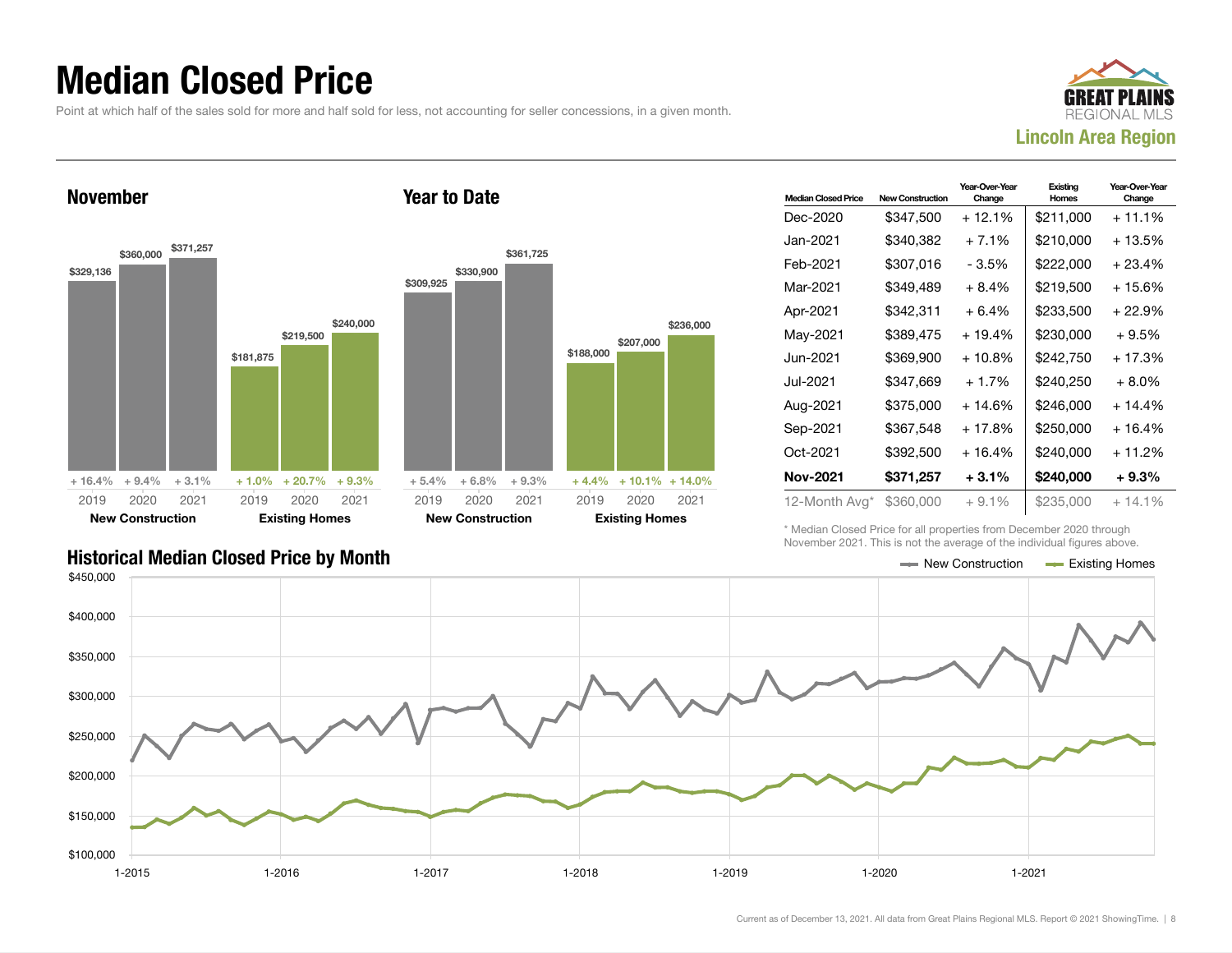### Average Closed Price

Average sales price for all closed sales, not accounting for seller concessions, in a given month.



November \$334,748 \$375,004 \$407,414 + 13.2% + 12.0% + 8.6% \$213,595 \$241,377 \$271,506 + 2.5% + 13.0% + 12.5% 2019 New Construction 2020 2021 2019 Existing Homes 2020 2021 Year to Date \$317,934 \$340,867 \$375,523  $+3.6\%$   $+7.2\%$   $+10.2\%$ \$219,504 \$236,453  $+3.2\%$   $+7.7\%$   $+14.6\%$ 2019 New Construction 2020 2021 2019 Existing Homes 2020 2021

| <b>Average Closed Price</b> | <b>New Construction</b> | Year-Over-Year<br>Change | Existina<br>Homes | Year-Over-Year<br>Change |
|-----------------------------|-------------------------|--------------------------|-------------------|--------------------------|
| Dec-2020                    | \$361,118               | $+13.1\%$                | \$249.091         | + 12.6%                  |
| Jan-2021.                   | \$374,898               | $+16.2%$                 | \$240,872         | + 15.9%                  |
| Feb-2021                    | \$314,972               | - 3.3%                   | \$241,791         | $+11.7%$                 |
| Mar-2021                    | \$365,658               | $+4.7%$                  | \$249,635         | + 15.8%                  |
| Apr-2021                    | \$369,020               | $+8.4%$                  | \$257,824         | + 16.0%                  |
| May-2021                    | \$388,527               | $+19.1%$                 | \$262,479         | $+13.1%$                 |
| Jun-2021 <b>.</b>           | \$360,278               | $+4.3%$                  | \$277,994         | + 21.3%                  |
| Jul-2021.                   | \$357,646               | $+3.5%$                  | \$283,294         | $+13.0%$                 |
| Aug-2021                    | \$396,316               | $+17.1%$                 | \$287.492         | $+14.3%$                 |
| Sep-2021                    | \$387,278               | $+17.6%$                 | \$287,591         | $+14.8%$                 |
| Oct-2021                    | \$397,314               | $+17.1%$                 | \$274.586         | $+10.8%$                 |
| Nov-2021                    | \$407,414               | $+8.6\%$                 | \$271,506         | + 12.5%                  |
| 12-Month Avg*               | \$374,521               | $+10.3%$                 | \$269,261         | $+14.4\%$                |

\* Average Closed Price for all properties from December 2020 through November 2021. This is not the average of the individual figures above.



\$271,000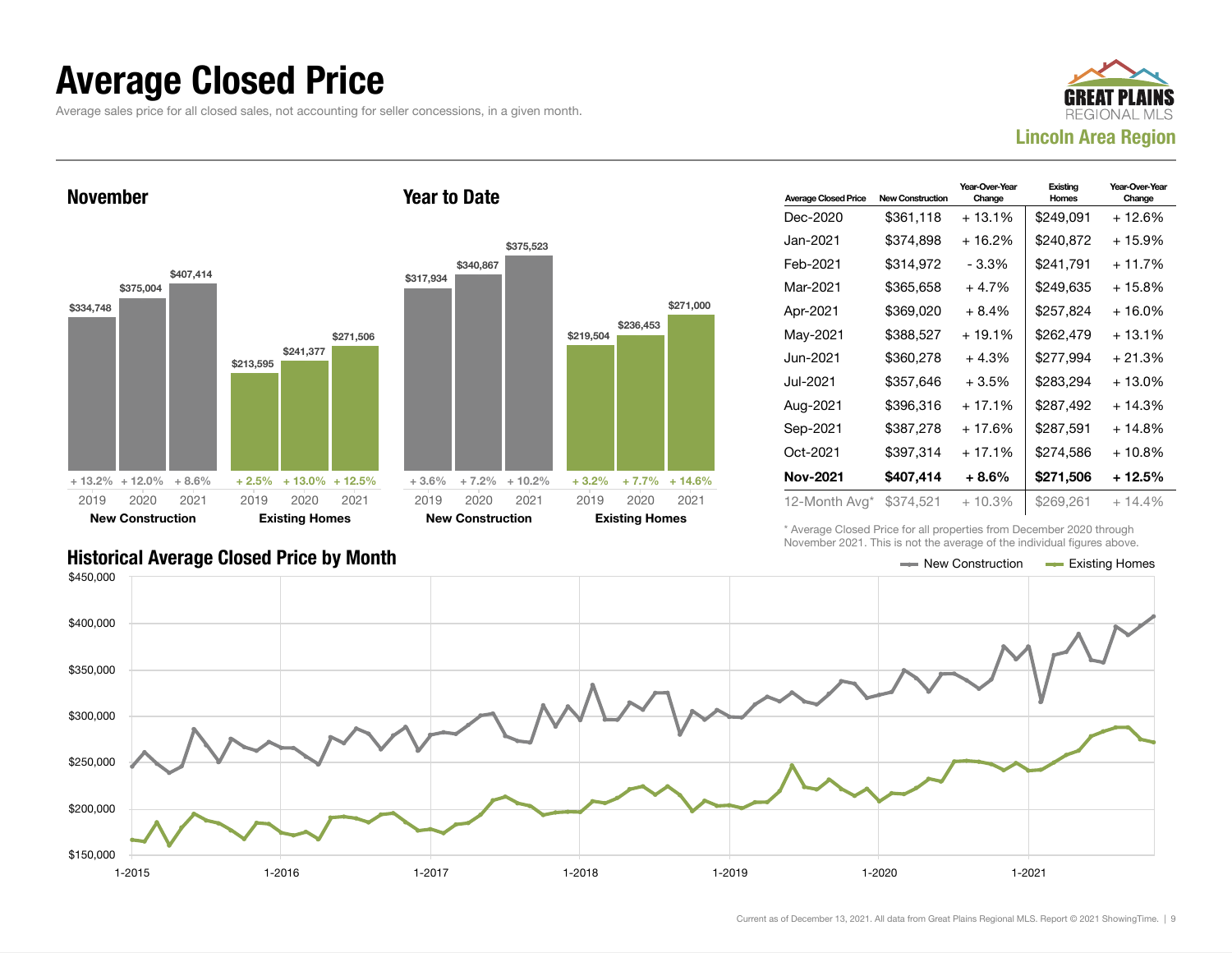### Percent of List Price Received

Percentage found when dividing a property's sales price by its most recent list price, then taking the average for all properties sold in a given month, not accounting for seller concessions.





| Pct. of List Price<br>Received | <b>New Construction</b> | Year-Over-Year<br>Change | Existing<br>Homes | Year-Over-Year<br>Change |
|--------------------------------|-------------------------|--------------------------|-------------------|--------------------------|
| Dec-2020                       | 100.6%                  | $0.0\%$                  | 100.3%            | $+2.6%$                  |
| Jan-2021.                      | 100.8%                  | $+0.5%$                  | 100.0%            | $+2.6%$                  |
| Feb-2021                       | 100.9%                  | $-0.1%$                  | 100.7%            | $+3.1%$                  |
| Mar-2021                       | 100.8%                  | $-0.7\%$                 | 101.9%            | $+3.0\%$                 |
| Apr-2021                       | 101.7%                  | $+0.9\%$                 | 103.0%            | $+3.7%$                  |
| May-2021                       | 101.5%                  | $+1.4%$                  | 104.0%            | $+4.6%$                  |
| Jun-2021.                      | 100.9%                  | $+0.7%$                  | 103.6%            | $+3.7%$                  |
| Jul-2021.                      | 101.0%                  | $+0.8\%$                 | 103.2%            | $+2.7%$                  |
| Aug-2021                       | 102.2%                  | $+1.7%$                  | 101.5%            | $+0.6%$                  |
| Sep-2021                       | 101.2%                  | $+0.8\%$                 | 100.4%            | $-0.4%$                  |
| Oct-2021                       | 101.5%                  | $+0.2\%$                 | 100.0%            | $-0.5%$                  |
| Nov-2021                       | 101.7%                  | $+0.4%$                  | 100.7%            | $+0.5%$                  |
| 12-Month Avg*                  | 101.3%                  | $+0.6\%$                 | 101.7%            | $+2.1%$                  |

\* Pct. of List Price Received for all properties from December 2020 through November 2021. This is not the average of the individual figures above.

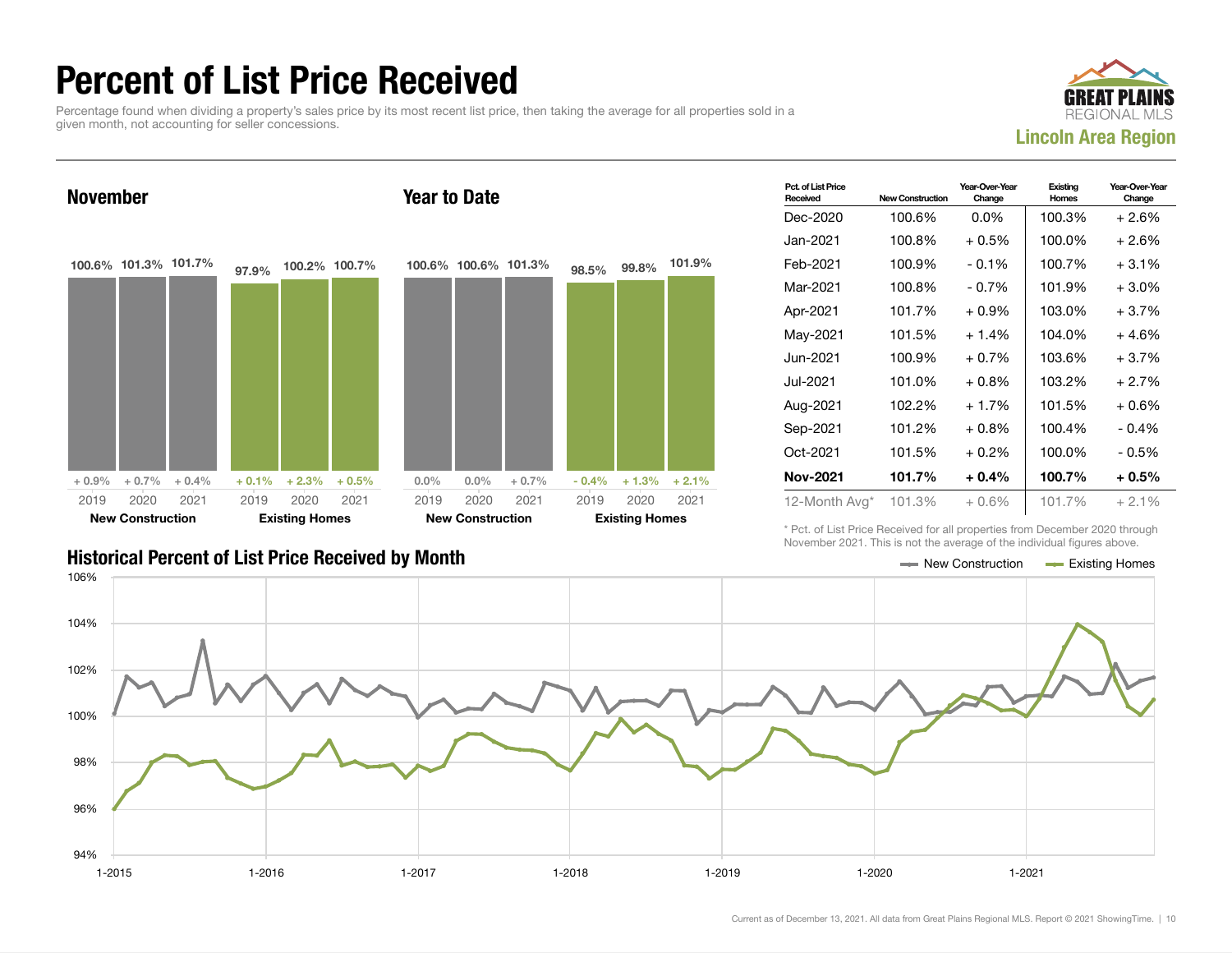## Housing Affordability Index

This index measures housing affordability for the region. For example, an index of 120 means the median household income is 120% of what is necessary to qualify for the median-priced home under prevailing interest rates. A higher number means greater affordability.



November 115 118 114  $0.0\%$  + 2.6% - 3.4% 208 193 177 + 14.9% - 7.2% - 8.3% 2019 New Construction 2020 2021 2019 Existing Homes 2020 2021 Year to Date 122 128 118 + 9.9% + 4.9% - 7.8% 201 205 180 + 11.0% + 2.0% - 12.2% 2019 New Construction 2020 2021 2019 Existing Homes 2020 2021

| <b>Affordability Index</b> | <b>New Construction</b> | Year-Over-Year<br>Change | Existing<br>Homes | Year-Over-Year<br>Change |
|----------------------------|-------------------------|--------------------------|-------------------|--------------------------|
| Dec-2020                   | 123                     | $+0.8\%$                 | 203               | $+2.0%$                  |
| Jan-2021.                  | 126                     | $+2.4%$                  | 205               | - 2.8%                   |
| Feb-2021                   | 139                     | $+12.1%$                 | 193               | - 12.3%                  |
| Mar-2021                   | 119                     | - 3.3%                   | 190               | $-9.1%$                  |
| Apr-2021                   | 122                     | $-2.4%$                  | 179               | - 15.6%                  |
| May-2021                   | 108                     | $-12.9%$                 | 183               | - 5.2%                   |
| Jun-2021                   | 114                     | - 6.6%                   | 173               | - 12.2%                  |
| Jul-2021.                  | 122                     | $+0.8\%$                 | 177               | - 4.8%                   |
| Aug-2021                   | 113                     | $-11.0\%$                | 173               | - 10.8%                  |
| Sep-2021                   | 116                     | $-13.4%$                 | 170               | - 12.8%                  |
| Oct-2021                   | 108                     | - 13.6%                  | 177               | $-9.2\%$                 |
| Nov-2021                   | 114                     | $-3.4%$                  | 177               | $-8.3\%$                 |
| 12-Month Avg               | 119                     | - 4.0%                   | 183               | $-8.5%$                  |

### Historical Housing Affordability Index by Month New Construction Existing Homes

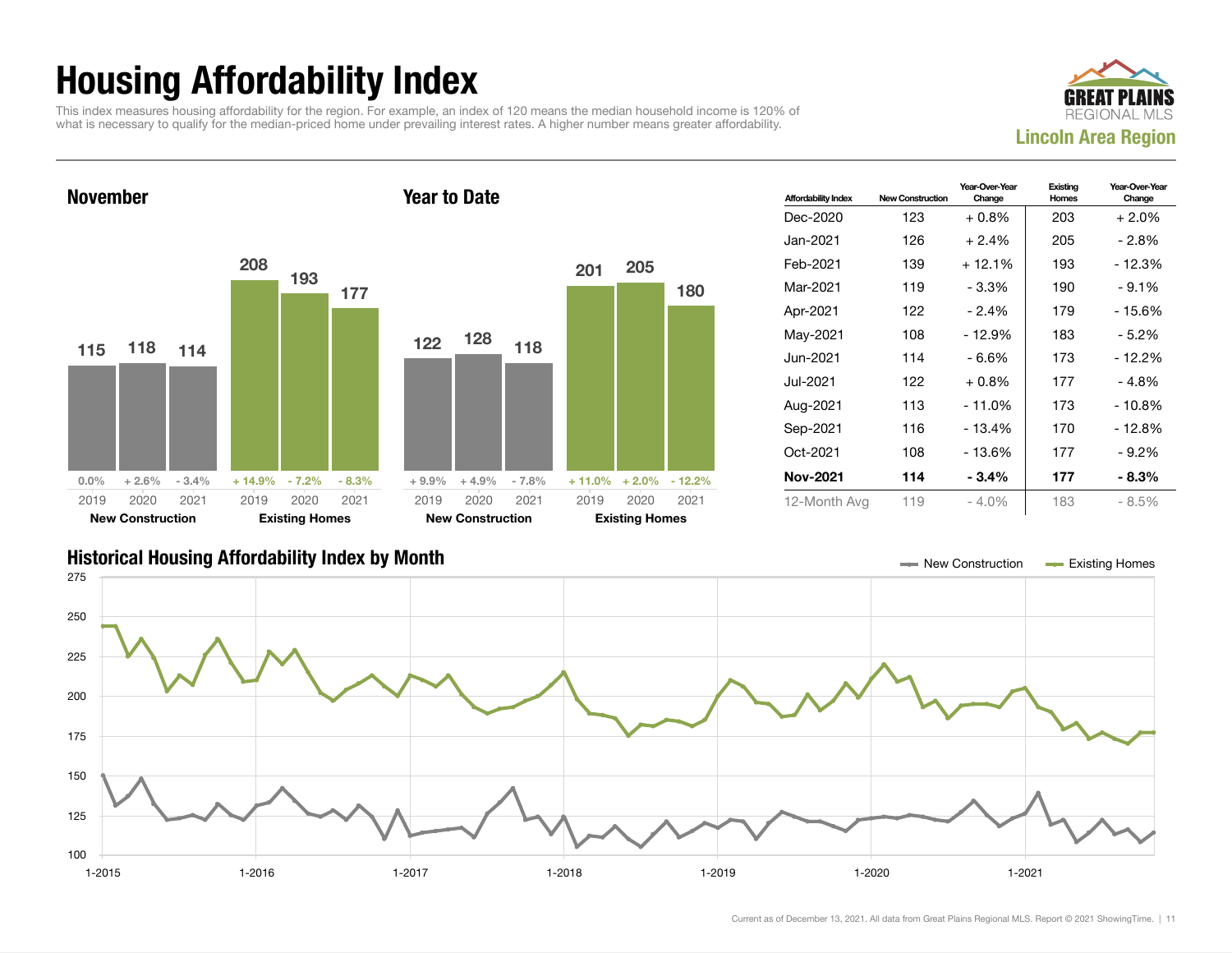### Inventory of Homes for Sale

The number of properties available for sale in active status at the end of a given month.





### Historical Inventory of Homes for Sale by Month New Construction Existing Homes

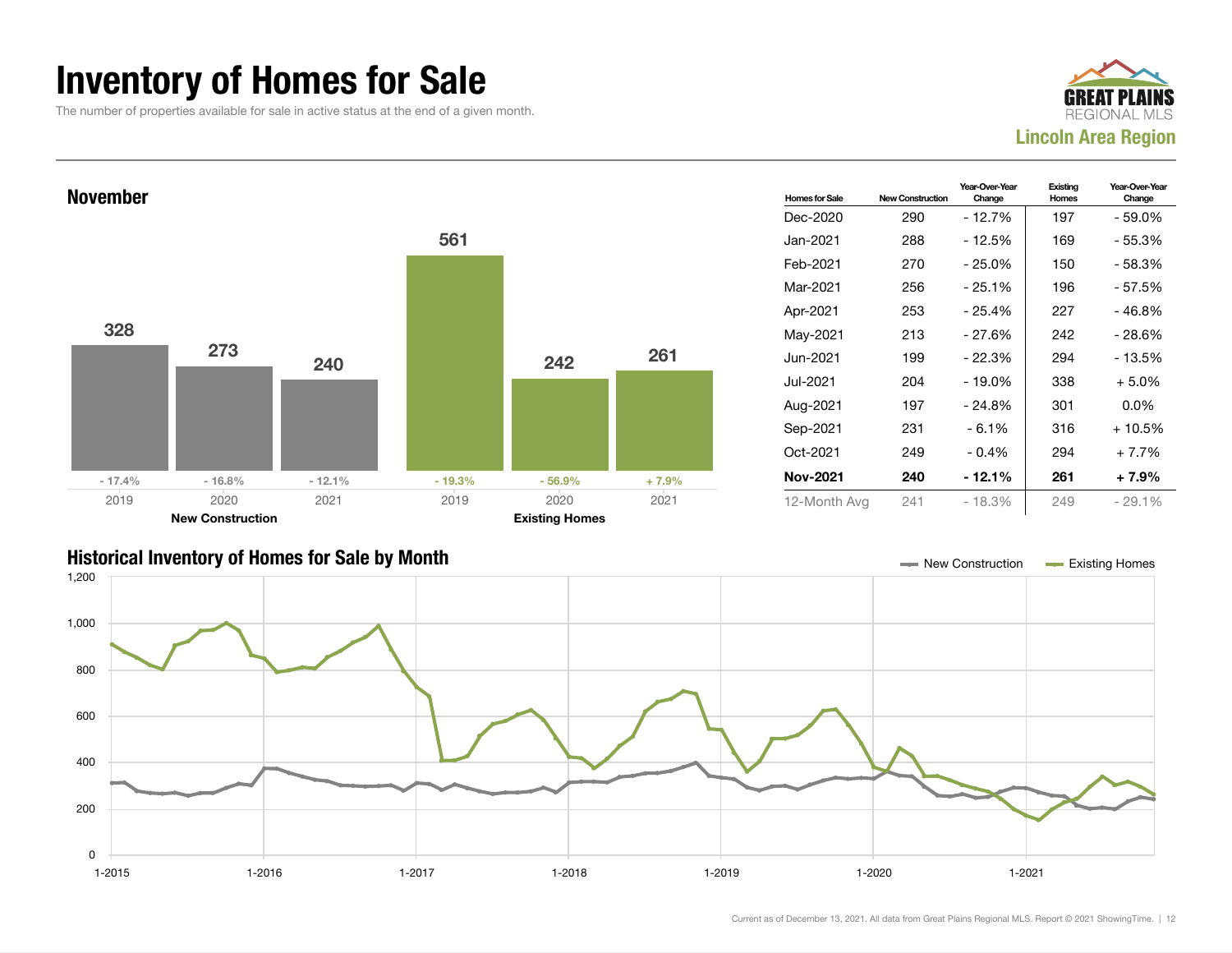## Months Supply of Inventory

The inventory of homes for sale at the end of a given month, divided by the average monthly pending sales from the last 12 months.





| <b>Historical Months Supply of Inventory by Month</b> | $\equiv$ New Construction | <b>Existing Homes</b> |
|-------------------------------------------------------|---------------------------|-----------------------|

| <b>Months Supply</b> | <b>New Construction</b> | Year-Over-Year<br>Change | Existing<br>Homes | Year-Over-Year<br>Change |
|----------------------|-------------------------|--------------------------|-------------------|--------------------------|
| Dec-2020             | 3.8                     | $-36.7%$                 | 0.5               | $-64.3%$                 |
| Jan-2021.            | 3.7                     | - 40.3%                  | 0.5               | - 54.5%                  |
| Feb-2021             | 3.4                     | - 47.7%                  | 0.4               | - 60.0%                  |
| Mar-2021             | 3.1                     | $-49.2%$                 | 0.5               | $-61.5%$                 |
| Apr-2021             | 3.0                     | $-50.8%$                 | 0.6               | - 50.0%                  |
| May-2021             | 2.6                     | $-48.0\%$                | 0.7               | $-30.0\%$                |
| Jun-2021.            | 2.6                     | $-38.1%$                 | 0.8               | $-20.0\%$                |
| Jul-2021.            | 2.9                     | $-25.6%$                 | 0.9               | $0.0\%$                  |
| Aug-2021             | 3.0                     | $-21.1%$                 | 0.8               | $0.0\%$                  |
| Sep-2021             | 3.6                     | $+2.9%$                  | 0.8               | $0.0\%$                  |
| Oct-2021             | 4.1                     | $+20.6%$                 | 0.8               | $+14.3%$                 |
| Nov-2021             | 4.1                     | $+10.8\%$                | 0.7               | $+16.7%$                 |
| 12-Month Avg*        | 3.3                     | $-31.4%$                 | 0.7               | $-33.3%$                 |

\* Months Supply for all properties from December 2020 through November 2021. This is not the average of the individual figures above.